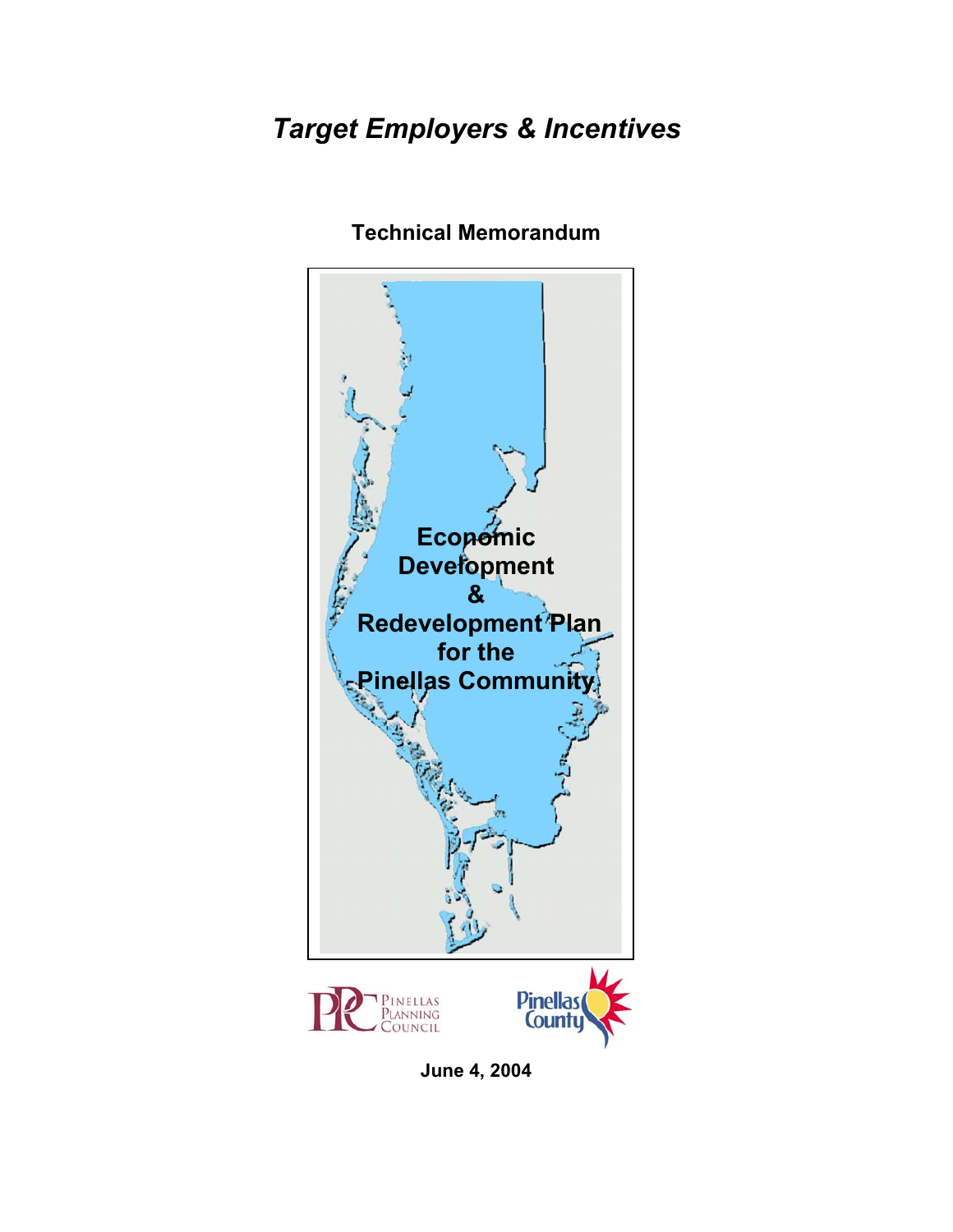## **Target Employers & Incentives**

Technical Memorandum

June 4, 2004

## Executive Summary of Studies for the Economic Development and Redevelopment Plan.

## POLICOM Corporation

Prepared For:

Pinellas County Planning Council and the Pinellas County Economic Development Department

Prepared By:

PRIME Interests, Inc. 748 Broadway, Suite 202 Dunedin, Florida 34698

In association with: HDR, Inc. Policom, Inc. Land Solutions, LLC Real Estate Research Consultants, Inc.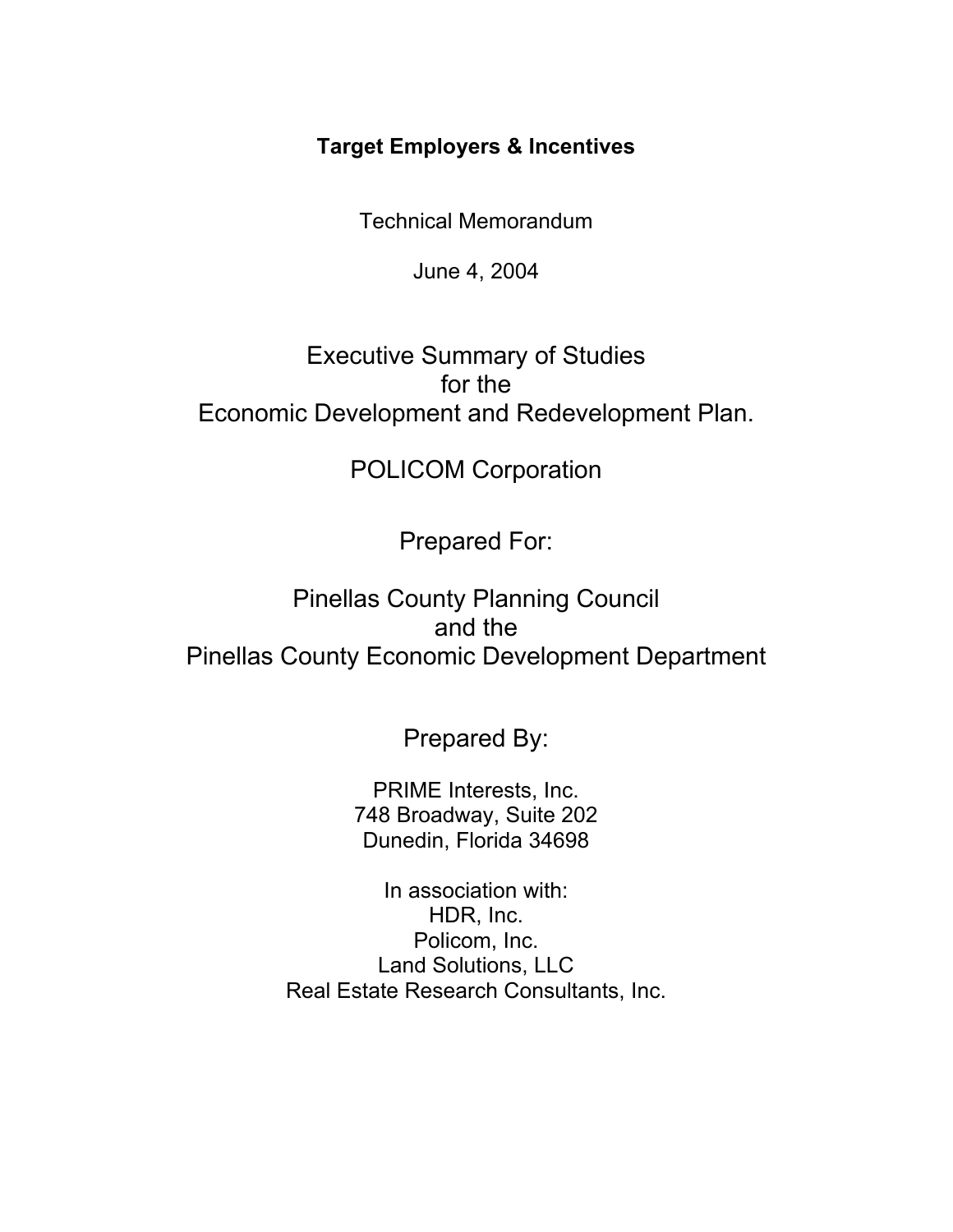# **Table of Contents**

| <b>Section</b> | <u>Title</u><br>Page                                                   |
|----------------|------------------------------------------------------------------------|
| 1.0            |                                                                        |
| 2.0            | Economic Impact of Reaching Physical Buildout – September, 2001  2     |
| 3.0            |                                                                        |
| 4.0            | Economic Development Goal Setting Study – Revised – November, 2003 6   |
| 5.0            | Economic Development Target Industry Study - August, 2003  8           |
| 6.0            | Business Incentive Program - Descriptive Narrative - October, 2003  11 |
| 7.0            |                                                                        |
| 8.0            | Economic Development Performance Evaluation - March, 2004 14           |
| 9.0            | 16                                                                     |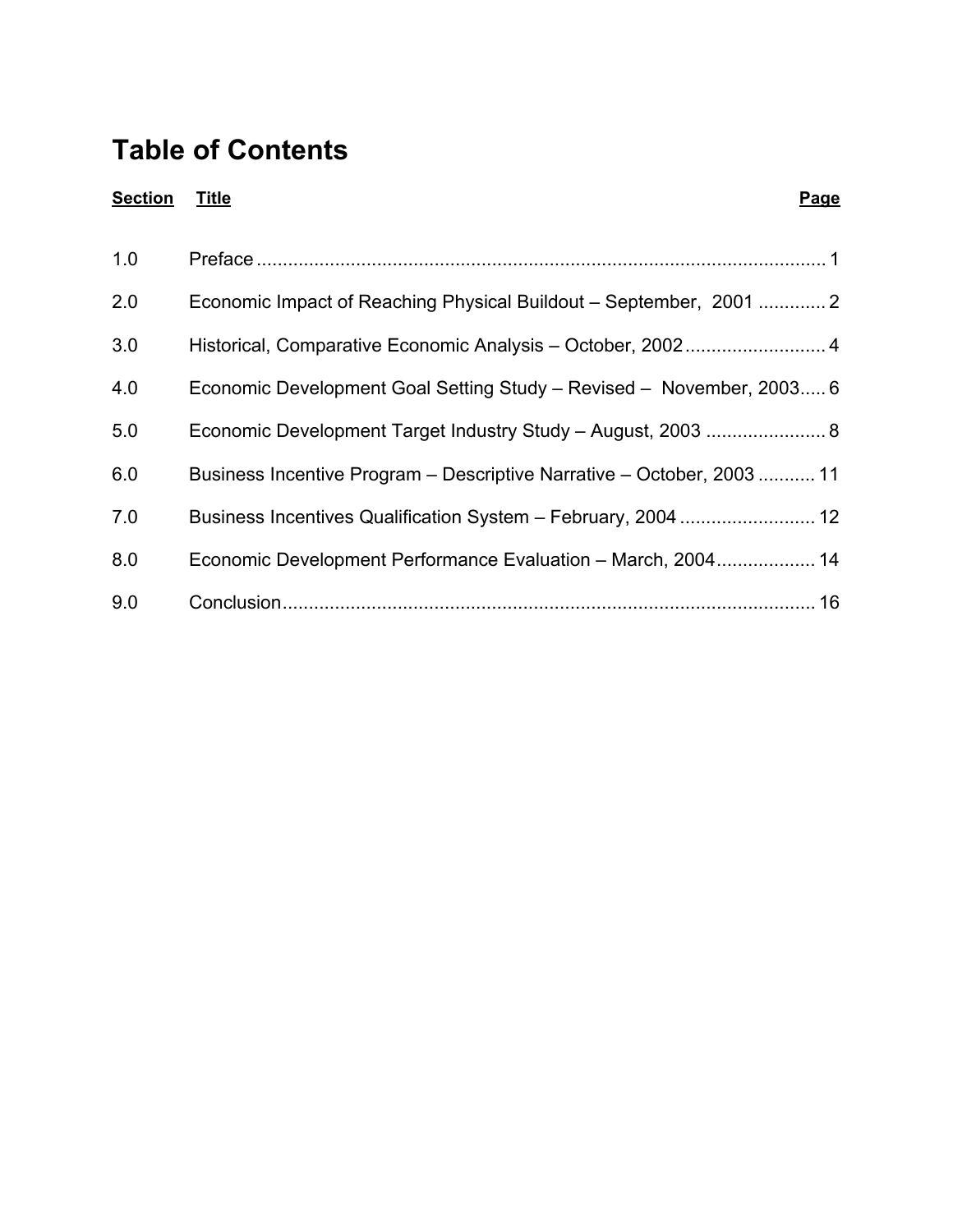

## **1.0 Preface**

Community and government leaders across the nation have come to realize that their actions can change, alter, and direct the condition of their local economy. The economic quality of life of the residents and the success of businesses are many times directly affected by the policies and leadership of those who have the influence and power to create a climate conducive to economic growth.

In areas with strong economies, local governments do not struggle to fund essential services and are usually able to provide expanded programs benefiting all that reside in the area. In such areas, schools are strong, streets safe and clean, park and recreation programs abundant, and the need to provide social-welfare programs for impoverished citizens is reduced.

Citizens living in an area with a strong economy enjoy consistent employment, regular wage gains, opportunities for personal advancement, and the ability to reliably save and invest in their future.

Businesses are able to plan for consistent expansion, hire full-time employees for the long term, and are willing to risk significant capital investing in their operations.

Communities grow more tight-knit as young men and women, after completing high school or college, remain in the area as growing employment opportunities in their hometown capture their interest.

Unfortunately, in areas with weak or declining economies, the opposite occurs. Local governments struggle to fund essential programs, with budgets under growing pressure to assist the impoverished. Residents have uncertain futures, filled with personal anxieties, with limited employment opportunities, stuck in subsistence level jobs. Businesses employ part-time workers and are unwilling to risk significant capital because of an uncertain future. The best and brightest young men and women must move from the area to seek quality employment, which is not available in their hometown.

Even though local community leaders cannot control the actions or policies of the federal or state governments, they can establish policies and create local programs to assist and foster economic growth. Nationally, there are more than 6,000 economic development organizations, Chambers of Commerce, and local, regional, and state government offices working in some fashion to improve the economy of their respective areas. Never before in history has there been such an effort.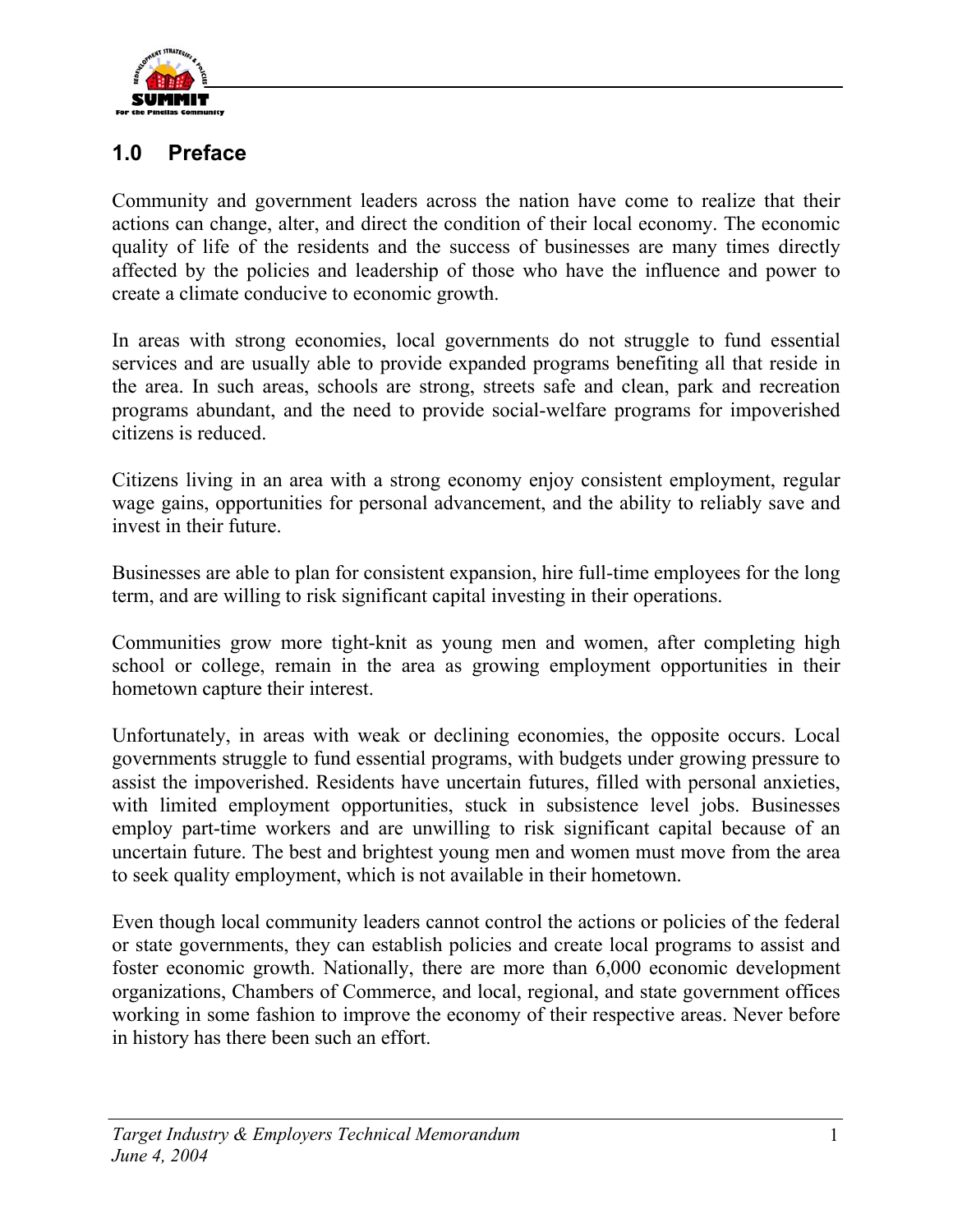

Some organizations have large budgets, better community cooperation, and a stronger commitment from local government than others do. These areas have the best chance to either maintain or improve the economic quality of life and standard of living of their citizens. Some areas, however, provide little or no attention to economic development programs. They do not fully understand the need to have a constant, aggressive economic development program just to maintain the existing condition. In these areas, typically, the local economy is in decline.

To assist the leadership of Pinellas County in maintaining and improving the area economy, POLICOM Corporation<sup>1</sup> created seven studies for the *Economic Development and Redevelopment Plan*. The studies are linked in successive topic order as the results of one study lead to the next one. The studies include:

- 1) Economic Impact of Reaching Physical Buildout
- 2) Historical, Comparative Economic Analysis
- 3) Economic Development Goal Setting Study
- 4) Target Industry Study
- 5) Business Incentive Program Descriptive Narrative
- 6) Business Incentives Qualification System
- 7) Economic Development Performance Evaluation

The following are summaries of these studies. The studies in their entirety can be found on the web at **www.siliconbay.org**, the home page of the Pinellas County Economic Development Department, under "Redevelopment Summit" in the home page topic list.

## **2.0 Economic Impact of Reaching Physical Buildout – September, 2001**

The Pinellas economy has grown in size and quality on a par with some of the most successful areas in the nation. The "size" of a local economy is the amount of money flowing into and being circulated throughout the area. The "quality" of the economy is the standard of living for people who live and work in the area. However, after the county absorbs its last greenfield industrial property, the overall quality and size of the economy will begin to decline without positive actions being taken to forestall that occurrence. Absent available land, existing companies desiring to expand will have to move, new companies needing to construct facilities will not come to the area, and existing facilities will deteriorate over time, becoming physically obsolete. All of these will cause the loss of high-wage contributory jobs.

 $\overline{a}$ <sup>1</sup> POLICOM Corporation, 2740 SW Martin Downs Blvd. #279, Palm City, FL 34990 -772-781-5559 – www.policom.com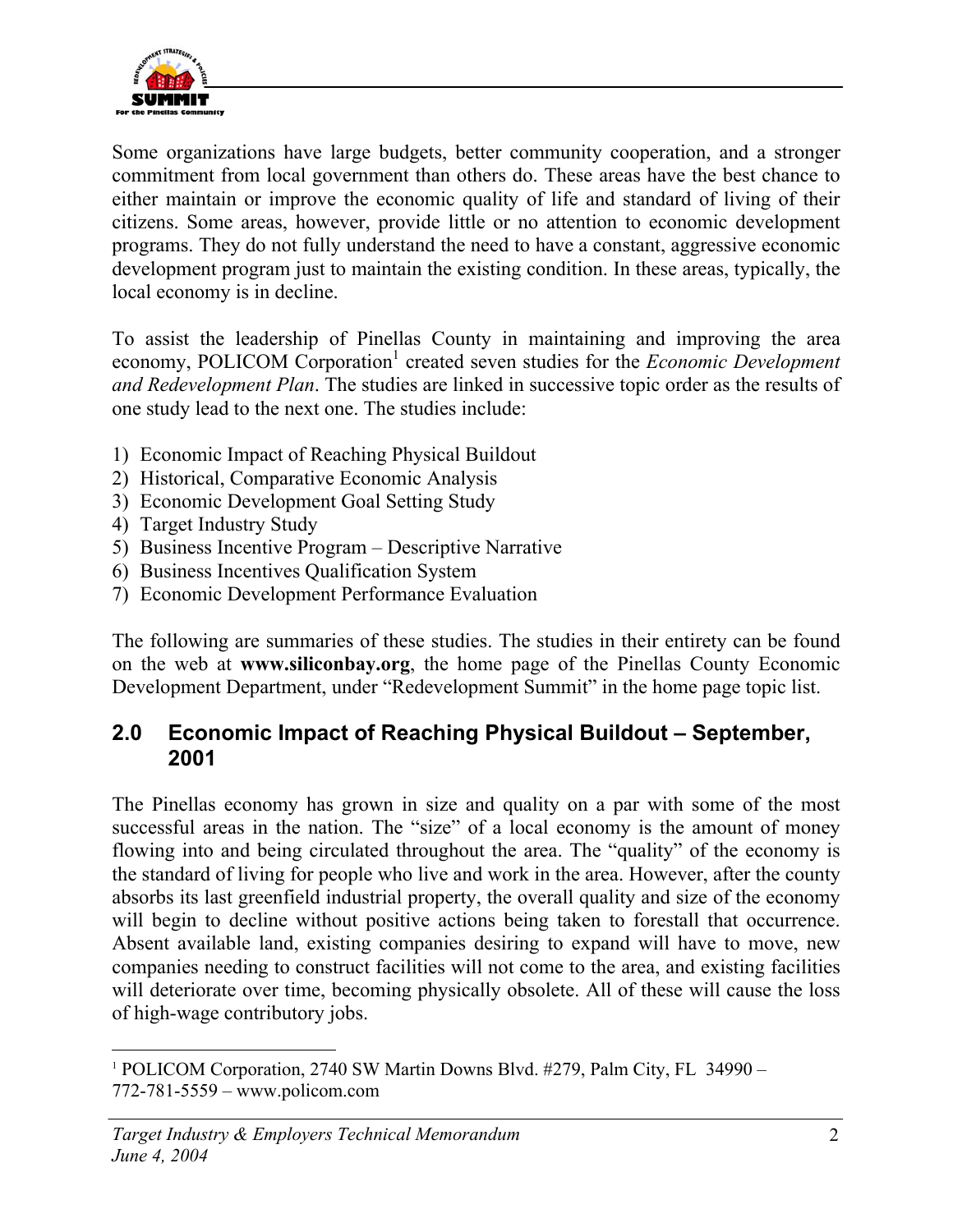

Pinellas County is one of four component counties of the Tampa-St. Petersburg-Clearwater, Florida metropolitan area. The metropolitan area is ranked  $70<sup>th</sup>$  among the 318 metropolitan areas for economic strength by POLICOM in its 2001 study. The county's economy is extremely well diversified and has been growing in size and quality for many years.

Employment and earnings growth for the county, since 1980, have been faster than those of a vast majority of the metropolitan areas. Growth in the size of the economy has been comparable to the ten strongest metropolitan areas in the United States since 1970.

Economic projections, based upon the history of the county's economic growth and the nature of the area's industry, have been created. The projections show that the county should, under normal circumstances, continue to experience rapid growth in both the size and the quality of the economy.

However, the projections cannot be realized, since Pinellas County will soon reach physical buildout. This is the land use condition that exists when, for practical purposes, there is no more greenfield land upon which new companies can locate or existing companies can expand.

When a city or a county reaches buildout, new companies cannot locate in the area. Existing companies needing to expand have no place to build in the area and are forced to leave. As a result, the economy begins to slow and eventually decline. As time goes by, existing business facilities begin to deteriorate, finally reaching a point when they are abandoned, causing more companies to leave the area, accelerating economic decline.

In the oldest parts of the United States, most cities and many counties have reached buildout. It is more common in areas that are small geographically and have experienced rapid growth. Pinellas County will likely become the first in Florida to experience this phenomenon, reaching practical buildout in approximately 2010. The impact of aging facilities in the oldest parts of the county, combined with the effects of buildout, will cause growth in the size and quality of the economy to stall between 2012 and 2015.

Leaders in Pinellas County have an advantage over other areas, in that they can gain insight from the experiences of communities that have already reached buildout. As a result, they can initiate programs now to forestall or even prevent some of its negative aspects. These programs are addressed in subsequent reports.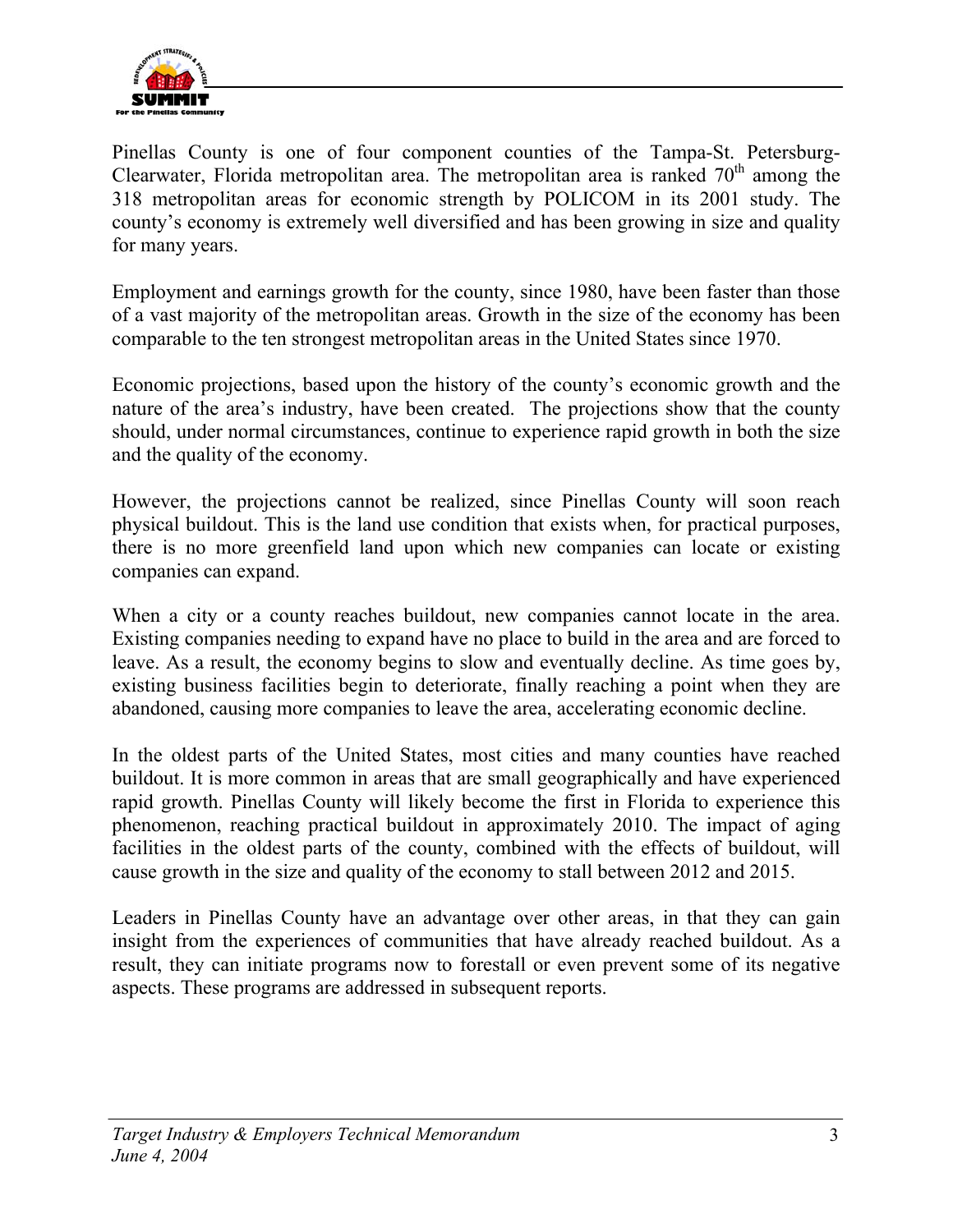

## **3.0 Historical, Comparative Economic Analysis – October, 2002**

The growth in the size and quality of the Pinellas County economy was reviewed over a twenty-five year period and compared to the rest of the nation. The retirement industry is the single largest economic contributor in the county. The manufacturing and business services sectors have also grown rapidly, and each is now a close second. When compared to the other 318 metropolitan areas, during the 1990s the Pinellas County economy grew rapidly in size and quality. However, this growth is beginning to slow.

An individual or business is most affected by the economic condition of the area in proximity to where the individual lives or the business is located. The economic growth of the local economy typically determines the standard of living for the individual and the success of the business. Local economies throughout the United States many times behave in significant contrast to national or state trends, since national and state data represent the aggregation and/or average of the data for thousands of small economies. Average national growth rates can, therefore, be much different than local growth rates.

The condition of a local economy can also be much different than neighboring counties, as each has its own characteristics and composition. The *Historical, Comparative Economic Analysis* examines in great detail the composition, history, and trends of the economy of Pinellas County. By examining the contents of this report, the reader can gain significant insight as to what is driving the economy and how it compares to the rest of the nation. The analysis is composed of four distinct sections:

- Section 1 presents the existing composition, impact, and history of thirteen important economic categories. The most important factors affecting Pinellas County are shown in charts and graphs.
- Section 2 examines the quality and quantity of the economy, as they influence the economic quality of life for the people living and working in the area.
- Section 3 compares the growth rate, stability, and economic importance of 118 items over five time periods to the rest of the nation. Short- and long-term trends, shifts in the importance of various economic sectors, and the stability of the economy are demonstrated. The data are statistically measured against the 318 metropolitan areas in the United States.
- Section 4 includes a list of the "economic strength" rankings of all the metropolitan areas in the United States, and the raw economic data for Pinellas County that was used to create this analysis.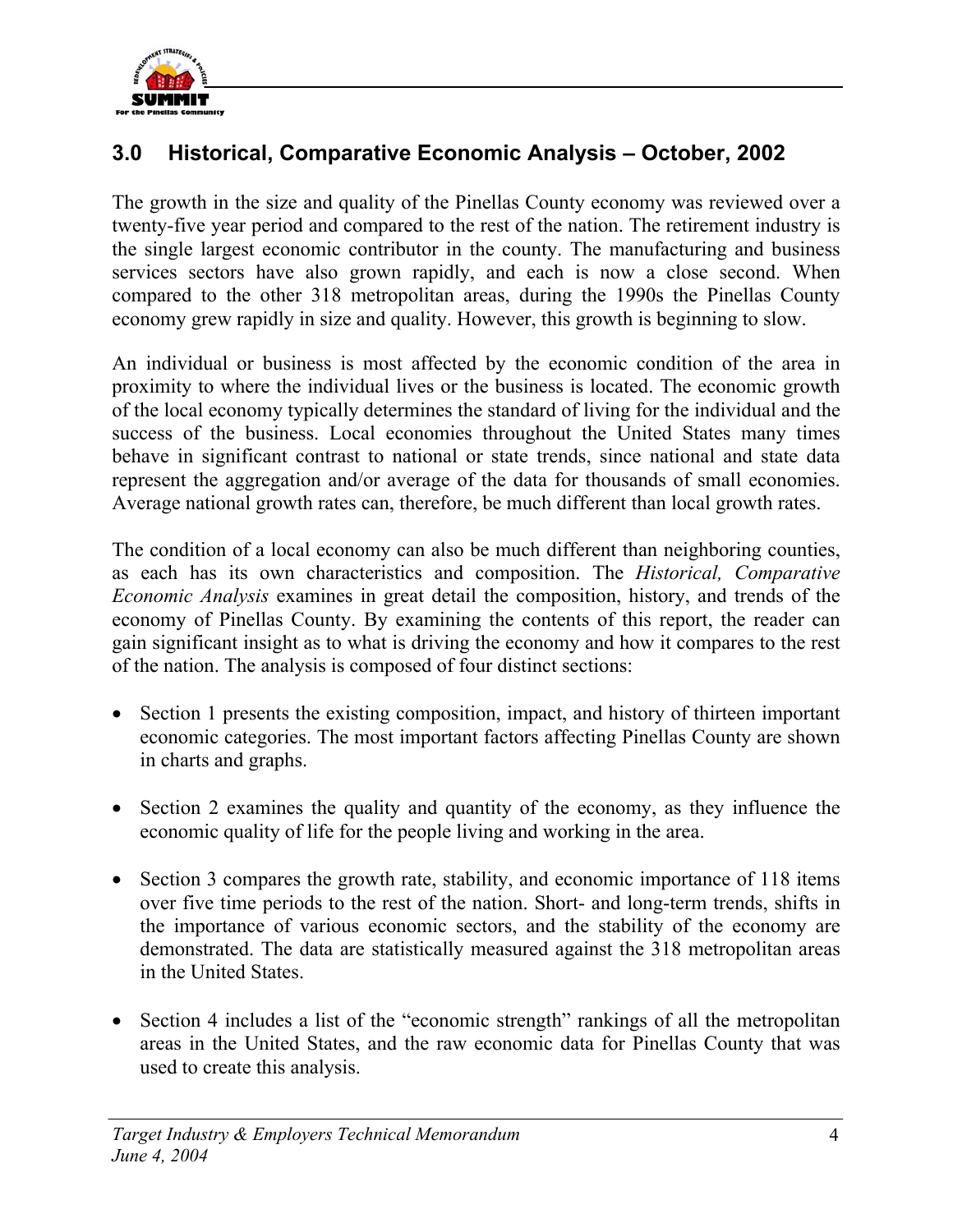

#### **Economic Overview**

Pinellas County, Florida is one of four component counties of the Tampa-St. Petersburg-Clearwater metropolitan area. Hillsborough, Pasco, and Hernando counties comprise the balance of the MSA.

The county has a population greater than 250 of the 318 metropolitan areas in the United States. It has had, over the last ten years, exceptional economic growth, while the growth rate in population has been relatively slow. The size and quality of the Pinellas economy has grown at a rate comparable to the top 20% of the metropolitan area economies.

The following chart shows how the county's rate of growth for selected sectors ranked among the 318 metropolitan areas from 1991 to 2000. The average annual percentage increase was calculated and compared to the growth rates of the 318 areas.<sup>2</sup>

| <b>Pinellas</b>                                     | Annual    | Rank  |
|-----------------------------------------------------|-----------|-------|
| 1991-2000                                           | Growth    | x/318 |
|                                                     |           |       |
| Population                                          | 0.74%     | 215   |
| Per Capita - Personal Income                        | $3.91\%$  | 209   |
| Earnings - All Workers                              | $6.60\%$  | 53    |
| Employment - All Workers                            | 2.61%     | 81    |
| <b>AEPW - All Workers</b>                           | $3.90\%$  | 47    |
| Earnings - Construction                             | 4.09%     | 269   |
| <b>Employment - Construction</b>                    | $0.86\%$  | 269   |
| <b>AEPW</b> - Construction                          | 3.18%     | 121   |
| Earnings - Manufacturing                            | $3.43\%$  | 160   |
| Employment - Manufacturing                          | $0.41\%$  | 116   |
| AEPW - Manufacturing                                | 3.05%     | 209   |
| Earnings - Transportation and Utilities             | 8.42%     | 30    |
| Employment - Transportation & Public Utilities      | 4.08%     | 41    |
| AEPW - Transportation & Public Utilities            | 4.23%     | 47    |
| Earnings - Wholesale Trade                          | $10.37\%$ | 5     |
| Employment - Wholesale Trade                        | $3.97\%$  | 33    |
| AEPW - Wholesale Trade                              | $6.12\%$  | 8     |
| Earnings - Retail Trade                             | 3.78%     | 265   |
| Employment - Retail Trade                           | $0.05\%$  | 305   |
| <b>AEPW</b> - Retail                                | 3.76%     | 53    |
| Earnings - Finance, Insurance, Real Estate (FIRE)   | $9.60\%$  | 86    |
| Employment - Finance, Insurance, Real Estate (FIRE) | $3.19\%$  | 114   |
| AEPW - Finance, Insurance, Real Estate (FIRE)       | $6.40\%$  | 85    |
| Earnings - Services                                 | 8.47%     | 41    |
| Employment - Services                               | 4.89%     | 32    |
| <b>AEPW</b> - Services                              | 3.43%     | 155   |

<sup>&</sup>lt;sup>2</sup> Please see Section 3 of the Historical, Comparative Analysis for all comparative rankings.

 $\overline{a}$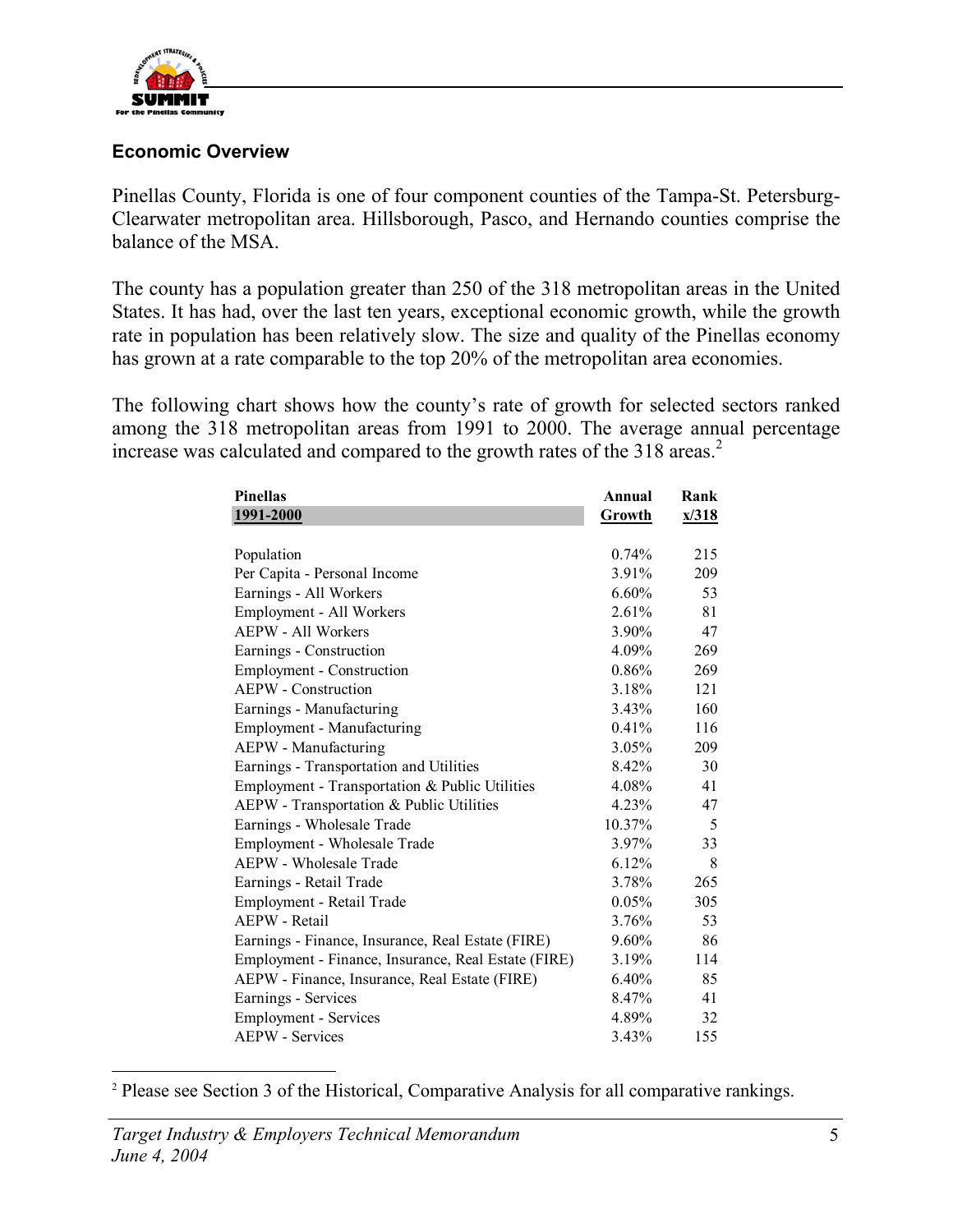

When compared to the 318 metropolitan areas, Pinellas County has had substantial growth in many industrial sectors, especially wholesale trade. Note, however, that the rate of growth in the construction industry has been very slow. This coincides with the slow growth in total population.

Additionally, note how the rate of growth in the number of people employed in retail trade has been slow, while the average earnings per worker (AEPW) have increased very rapidly. This is the result of the consolidation of part-time retail trade workers into fulltime workers, which is a characteristic of a strong economy.<sup>3</sup> Nationally, the AEPW in retail trade is 52% of the area average wage. However, retail workers earn 63% of the Pinellas County average AEPW. In 2000, the county AEPW in retail trade was \$19,661, which is ranked  $74<sup>th</sup>$  highest among the 318 metropolitan areas. The overall Pinellas County AEPW was  $$31,162$ , ranked  $146<sup>th</sup>$ .

The retirement industry is the largest economic contributor in the county, as government transfers (e.g., Social Security payments) for retirement age individuals account for approximately 30% of the money imported to the area.

However, the county has numerous economic contributors, many of which include highwage employers. Manufacturing is the second biggest contributor and includes precision instruments, electronic equipment, publishing, and industrial machinery. The finance and insurance sector, wholesale trade, and computer software development and programming are also important to the economy.

## **4.0 Economic Development Goal Setting Study – Revised – November, 2003**

As a result of reaching physical buildout, if nothing is done, the Pinellas County economy will decline in quality and size. To prevent this from happening, the area needs to increase the number of high-wage, contributory jobs. This will import more money to the county and improve the standard of living for the residents.

Community leaders in Pinellas County are making a commitment to improve the economic quality of life for the citizens in the area. They, like the leaders in successful communities across the nation, understand that a strong, vibrant economy is needed to maintain and enhance the overall quality of life.

 $\overline{a}$ 

<sup>&</sup>lt;sup>3</sup> In labor statistics, a part-time job is counted the same as a full-time job. Two part-time jobs equal two jobs. In the retail sector, there are a large number of part-time workers. If a retailer consolidates ten part-time workers into five full-time workers, there is a statistical loss of five jobs.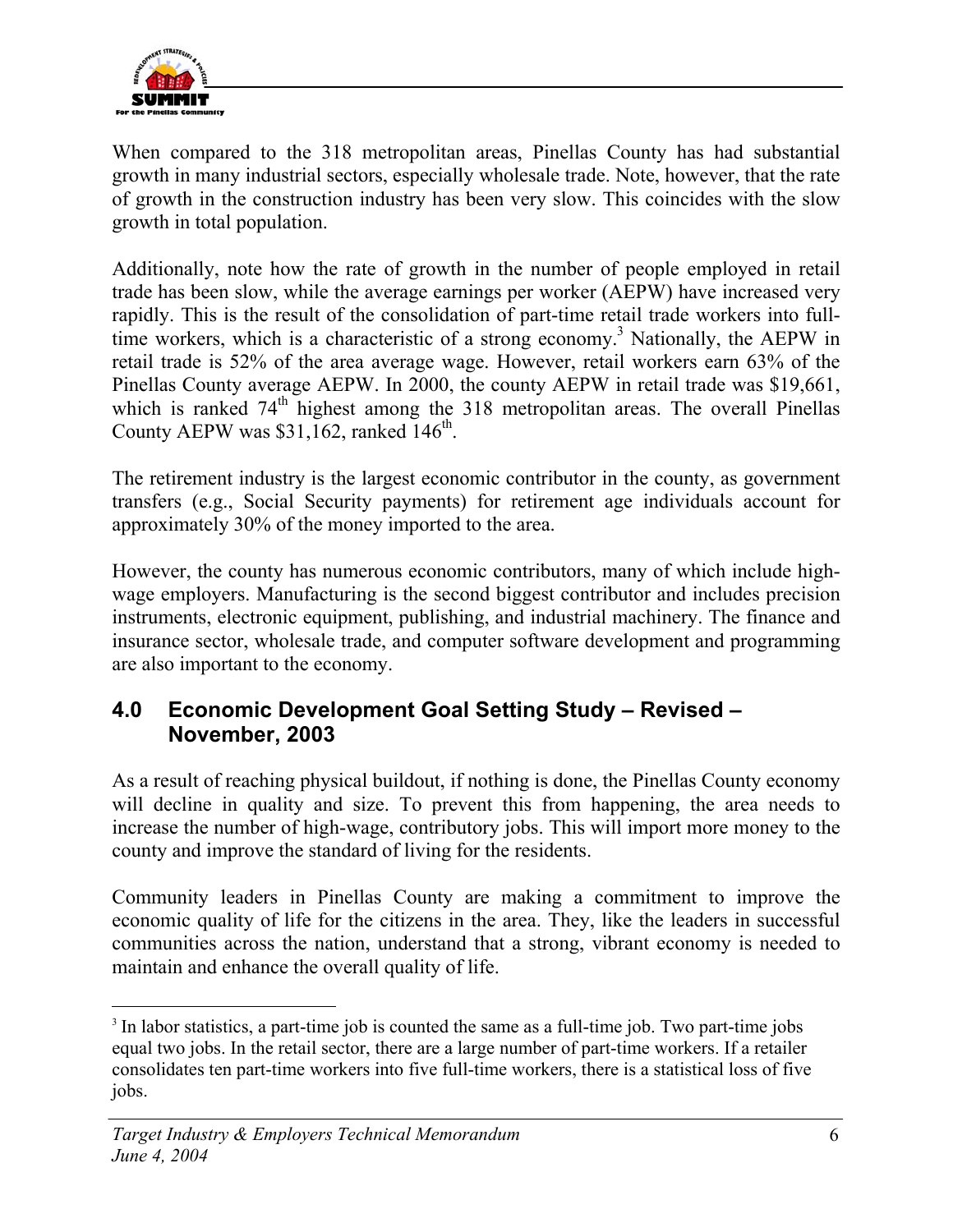

To assist this process, POLICOM Corporation was asked to establish employment and earnings targets (or "milestones") out to the year 2023, which, when achieved, will maintain and improve the Pinellas County economy. By establishing these benchmarks, Pinellas County leaders will have a clear path to follow to improve the standard of living for residents and to foster consistent economic growth in both size and quality.

This study is composed of three parts:

- 1) The economy's history and existing condition were examined for growth in quality and quantity.
- 2) Economic projections to the year 2023 were generated to estimate the future level of the economy.
- 3) An achievable goal was set for the year 2023, determining the economic level that the community can reach if the employment and earnings milestones are met.

#### *Goal Study Annual Milestones –* **Annual Primary Jobs and Annual Earnings Per Worker (Wages)**

|            | <b>New</b>              | Area                                 | $%$ of                     |
|------------|-------------------------|--------------------------------------|----------------------------|
| <b>New</b> | .1ob                    | Avg.                                 | Area                       |
| Jobs       | Wage                    | Wage                                 | Avg.                       |
|            |                         |                                      | 129%                       |
|            |                         |                                      | 128%                       |
|            |                         |                                      | 129%                       |
| 2,592      | 49,380                  | 38.183                               | 129%                       |
| 2,667      |                         | 39,447                               | 130%                       |
| 2,658      | 53,051                  | 40,726                               | 130%                       |
| 2,645      | 54,918                  | 42,021                               | 131%                       |
| 2.718      | 57.188                  | 43,361                               | 132%                       |
| 2,794      | 59,551                  | 44,747                               | 133%                       |
| 2,872      | 62,011                  | 46,180                               | 134%                       |
| 2,544      | 64,107                  | 47,689                               | 134%                       |
| 2,189      | 65,873                  | 49,283                               | 134%                       |
| 2,237      | 67,887                  | 50,938                               | 133%                       |
| 2,286      | 69.960                  | 52,657                               | 133%                       |
| 2,336      | 72,094                  | 54,442                               | 132%                       |
| 2,387      | 74,291                  | 56,297                               | 132%                       |
| 2,055      | 76,260                  | 58,325                               | 131%                       |
| 1,701      | 78,158                  | 60,543                               | 129%                       |
| 1,727      | 80,911                  | 62,858                               | 129%                       |
| 1,754      | 83,766                  | 65,273                               | 128%                       |
| 1,782      | 86,727                  | 67,793                               | 128%                       |
|            | 2,352<br>2,449<br>2,519 | 44,750<br>45,745<br>47,530<br>51,299 | 34,628<br>35,775<br>36,960 |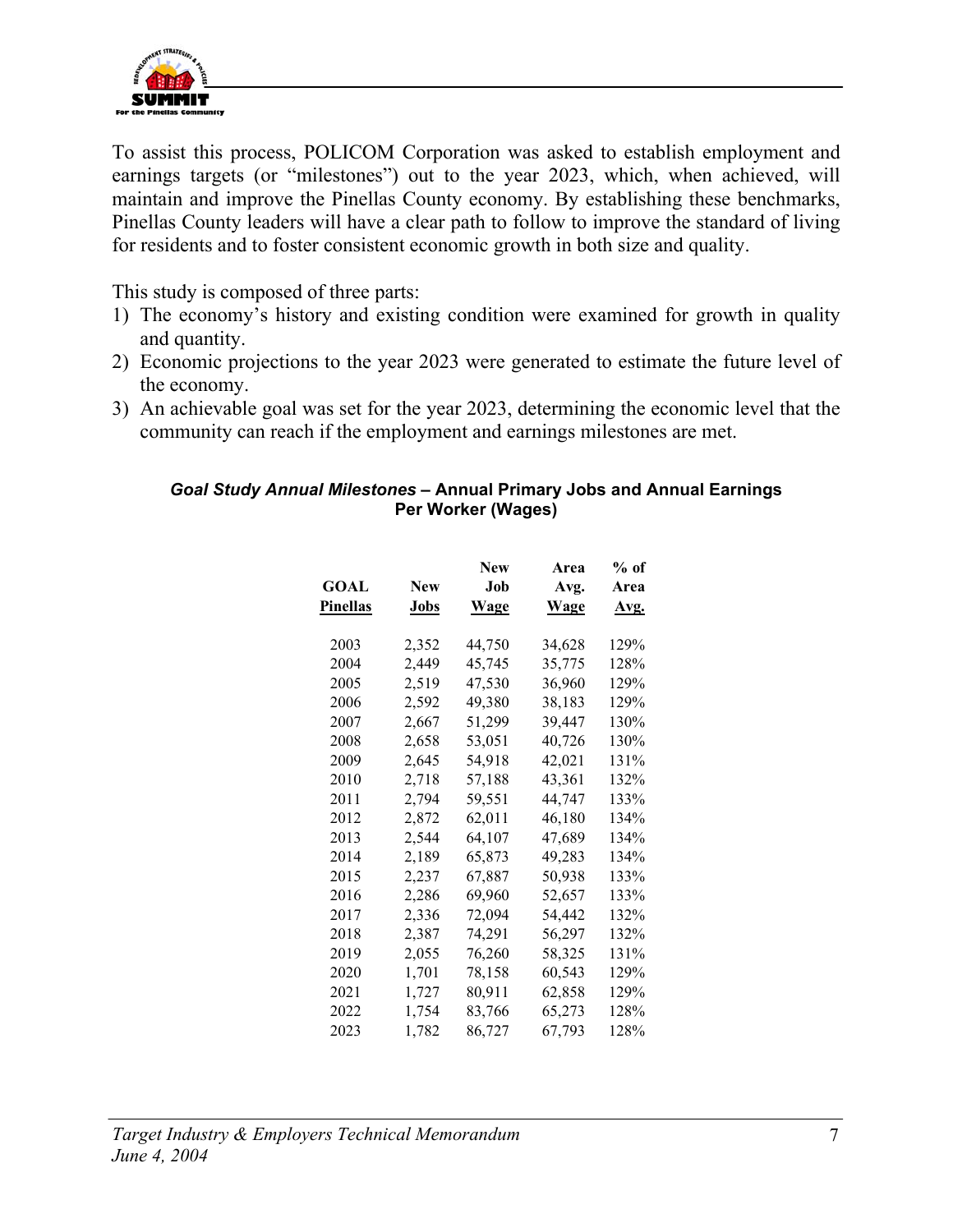

The milestones represent net gains in employment and earnings, and can be achieved either by recruiting new companies to the county, or as a result of the expansion of existing companies. However, achieving the goal is dependent upon having available real estate for the location and expansion of high-wage employers.

## **5.0 Economic Development Target Industry Study – August, 2003**

In order to prevent a decline in the quality of the Pinellas County economy, it is necessary to attract and/or encourage the expansion of high-wage contributory businesses. The county has a number of geographic-economic assets, such as air transportation, higher education, a skilled workforce, competitive wages, and a relatively short commuting time. As a result, a list of targeted business sectors has been created, consisting of those that require the assets of the area and will pay a wage which will meet the goal.

Communities around the country are concerned with the economic quality of life of their residents, and have initiated economic development programs. A comprehensive program includes three major activity areas:

- 1) An Existing Industry Program, which retains and causes the expansion of existing contributory industries.
- 2) A Recruitment Program designed to lure new contributory employers to the area.
- 3) A Start-Up Program which fosters the creation of new contributory business entities in the community.

All three programs are necessary for the long-term economic health of an area. Varying degrees of emphasis may be placed upon each, depending upon the condition and character of the local economy. However, in order to achieve the annual milestones established in the *Goal Setting Study*, an aggressive recruitment program must be undertaken. As a result, a *Target Industry Study* was created.

### **Why "Target" Industries?**

A recruitment program is designed in a similar manner as a marketing-sales plan for almost any business. The process is very simple:

- 1) Identify the product you have to sell (the community)
- 2) Determine who wants to buy your product (what businesses will locate in the area)
- 3) Market to those businesses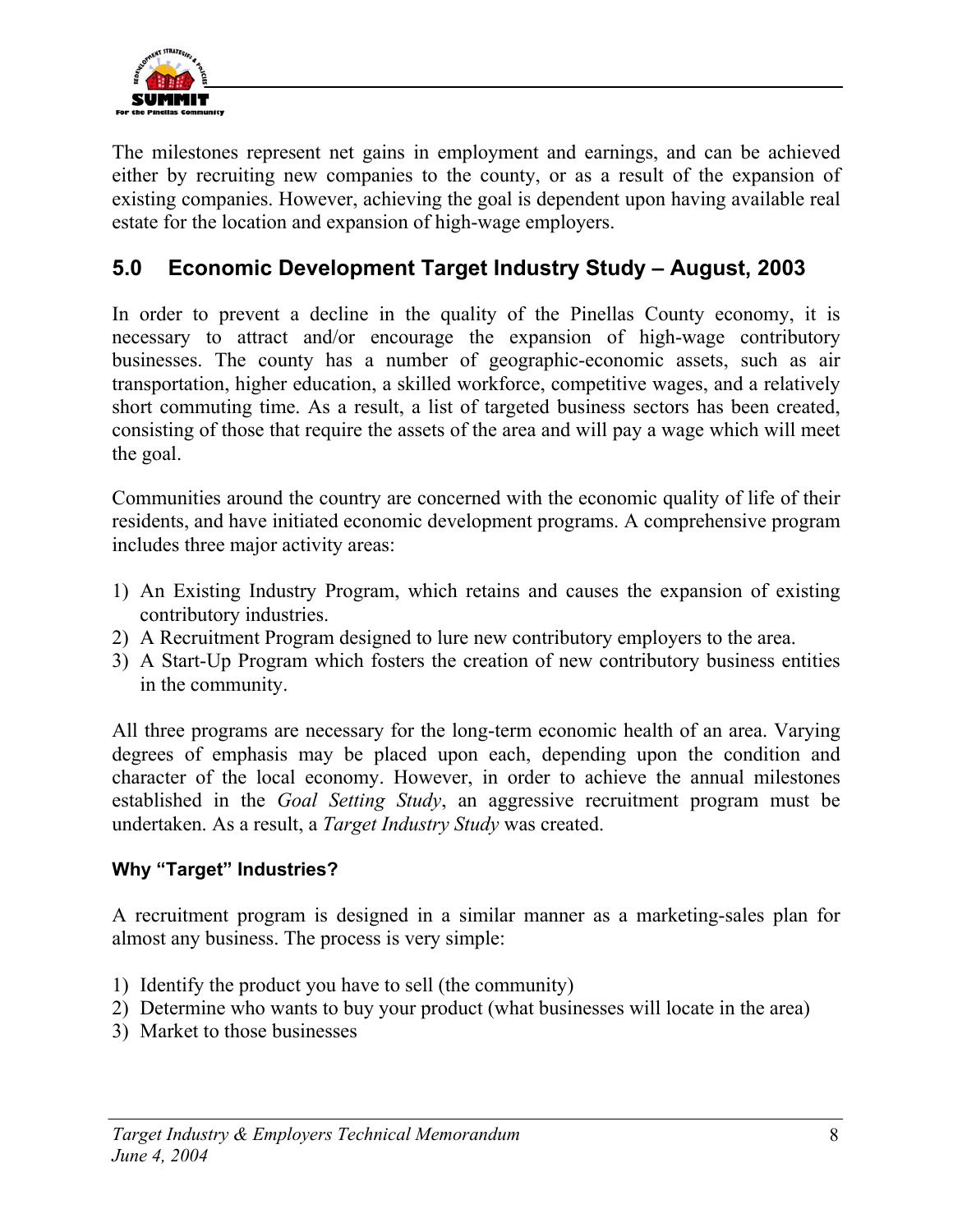

Marketing involves advertising, direct mail, cold calling, direct visitation, and a host of other means of contacting and "selling" the prospective client. The process and tools are very similar for selling any product. As with any business enterprise, an economic development organization has limited time and financial resources with which to conduct a recruitment program.

With unlimited resources, the economic development group could purchase advertisements on every TV and radio station, and every newspaper and magazine. It could telephone and mail repeatedly and have sufficient staff to visit every business in the country. Of course, this is not the case for any economic development organization or any business in America. Therefore, as with any business, the time and resources of the economic development organization must be focused upon those businesses which are most likely to purchase the product, in this case, relocate to Pinellas County.

The more money the organization has, the wider the range of companies it can approach. The less money it has, the narrower the target must be. Based on the amount of available resources, the organization should market toward the types of industries, in declining order of priority, which have the best potential to benefit the area, and are most likely to locate within it. The *Target Industry Study* provides a list of priority industries for Pinellas County to focus upon, to guide the use of marketing resources and provide the best chance of achieving the jobs/wage goal.

The community should not ignore or discourage contributory businesses which desire to locate in the area if they do not pay a wage set by the goal or are not on the target list. The county needs as many contributory employers as possible. However, the company should pay at least 110% of the area average, or its presence will cause a dilution in the quality of the economy.

The *Target Industry Study* examined the geographic economic assets and liabilities of the county. From this review, specific business types were identified which could utilize the strengths and cope with the weaknesses of the county. To determine which are to be included on the target list, a mathematical matrix was developed to score the impact and likelihood of the business locating in Pinellas County, based on the following:

- 1) % AEPW (average earnings per worker) is above the goal for Pinellas County
- 2) Growth in AEPW
- 3) Growth in employment
- 4) Growth in business units
- 5) Growth in earnings
- 6) Growth and presence in Florida
- 7) Growth and presence in the area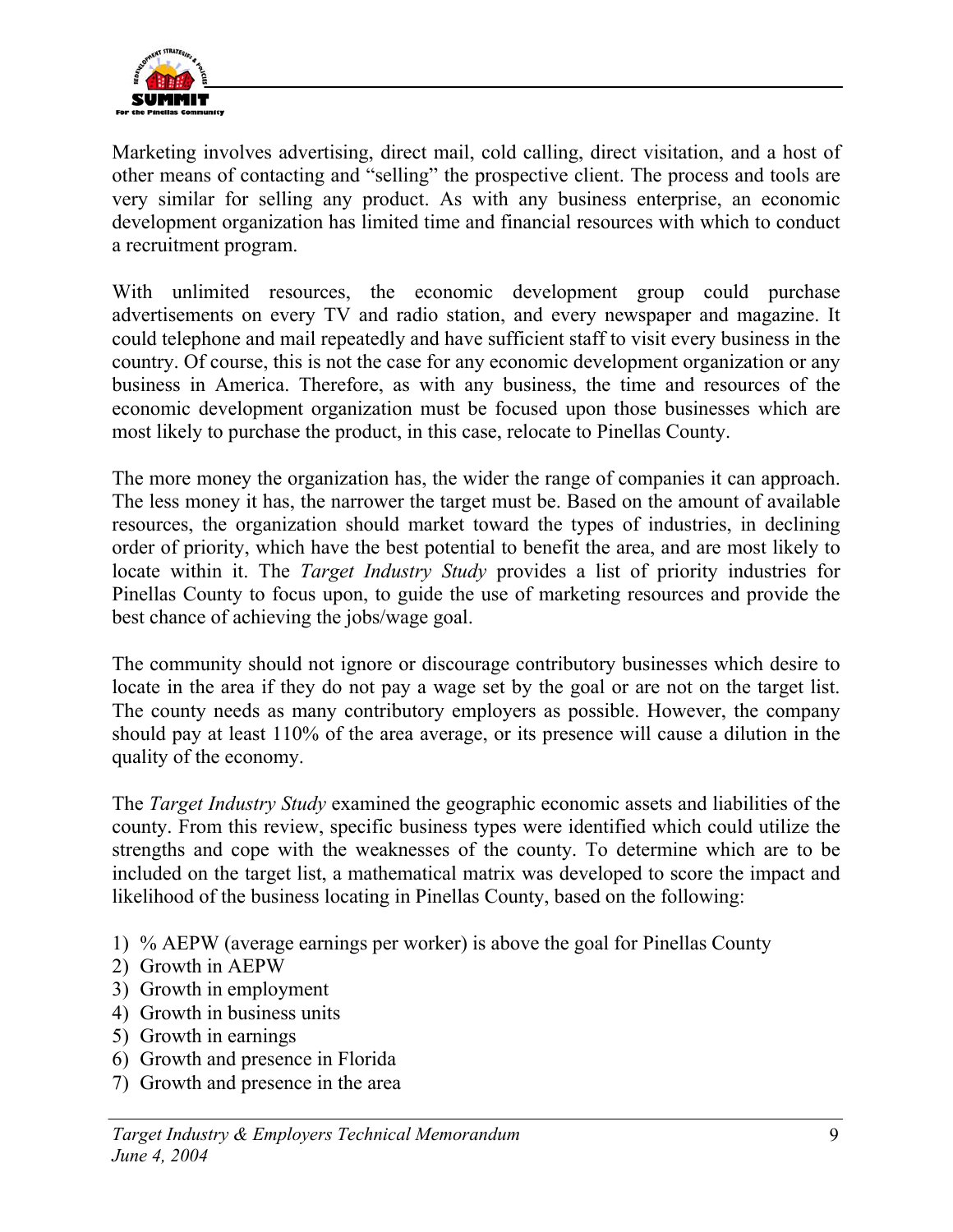

From more than  $1,500$  industrial sectors<sup>4</sup>, 79 were identified as most appropriate for Pinellas County. It is on these sectors that the county should focus its marketing efforts. The following are a sample:

#### **333314 Optical Instruments and Lens Manufacturing**

This industry comprises establishments primarily engaged in one or more of the following: (1) manufacturing optical instruments and lens, such as binoculars, microscopes (except electron, proton), telescopes, prisms, and lenses (except ophthalmic); (2) coating or polishing lenses (except ophthalmic); and (3) mounting lenses (except ophthalmic).

#### **334113 Computer Terminal Manufacturing**

This industry comprises establishments primarily engaged in manufacturing computer terminals. Computer terminals are input/output devices that connect with a central computer for processing.

### **334513 Instruments and Related Products Manufacturing for Measuring, Displaying, and Controlling Industrial Process Variables**

This industry comprises establishments primarily engaged in manufacturing instruments and related devices for measuring, displaying, indicating, recording, transmitting, and controlling industrial process variables. These instruments measure, display, or control (monitor, analyze, and so forth) industrial process variables, such as temperature, humidity, pressure, vacuum, combustion, flow, level, viscosity, density, acidity, concentration, and rotation.

#### **454111 Electronic Shopping**

This industry comprises establishments engaged in retailing all types of merchandise using the Internet.

#### **511210 Software Publishers**

This industry comprises establishments primarily engaged in computer software publishing or publishing and reproduction. Establishments in this industry carry out operations necessary for producing and distributing computer software, such as

 $\overline{a}$ <sup>4</sup> Industry sectors were based on the six-digit North American Industry Classification System (NAICS).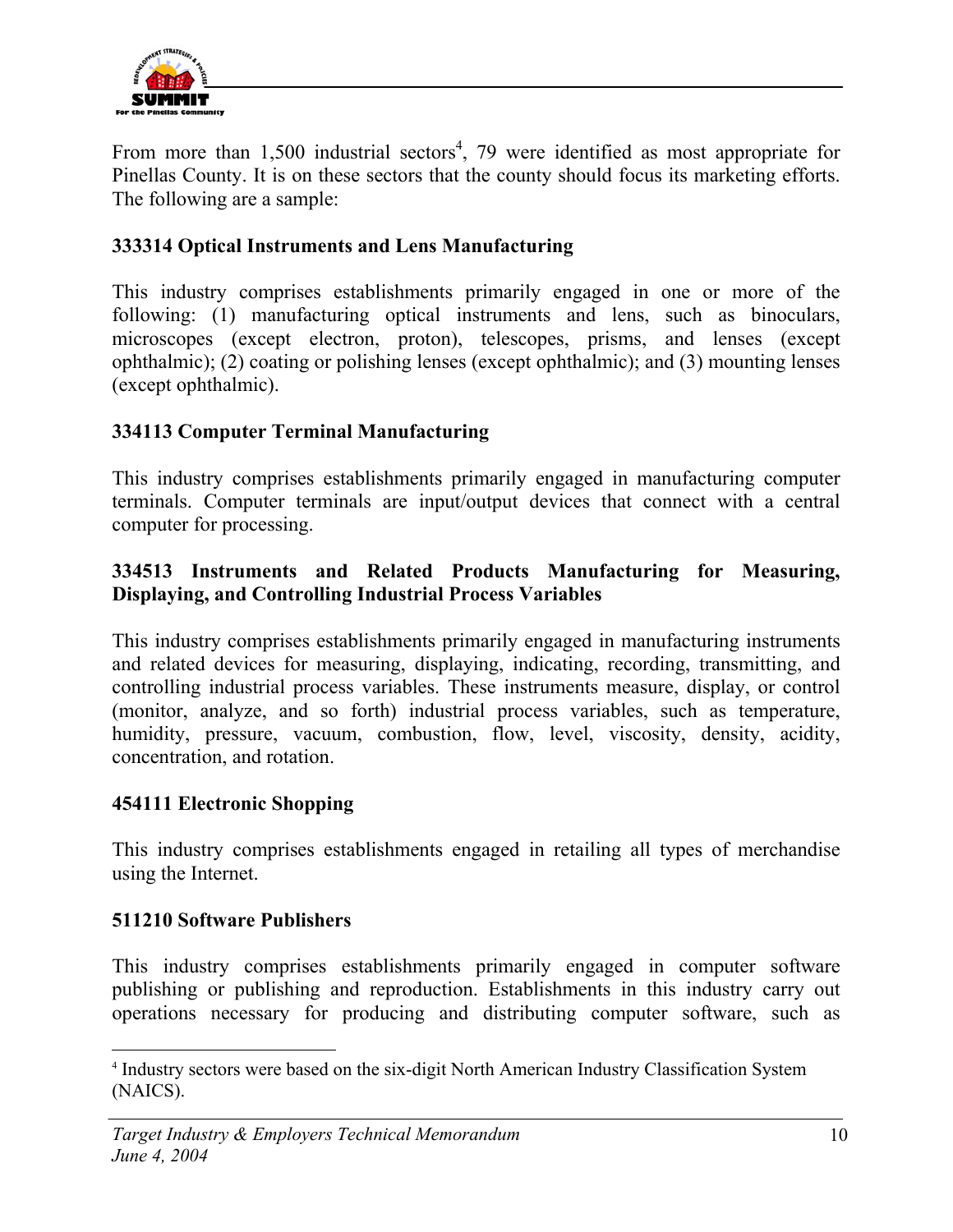

designing, providing documentation, assisting in installation, and providing support services to software purchasers. These establishments may design, develop, and publish, or publish only.

### **524114 Direct Health and Medical Insurance Carriers**

This industry comprises establishments primarily engaged in initially under-writing (i.e., assuming the risk and assigning premiums) health and medical insurance policies. Group hospitalization plans and HMO establishments (except those providing health care services) that provide health and medical insurance policies without providing health care services are included in this industry.

## **6.0 Business Incentive Program – Descriptive Narrative – October, 2003**

Communities across the nation offer financial inducements to contributory businesses if they expand in or relocate to the area. There are four basic types of incentives: 1) tax abatement, 2) low interest loans, 3) grants and gifts, and 4) regulatory relief. Since there are a limited number of high-wage companies locating each year, in order to be competitive in the marketplace, Pinellas County should develop an incentive program which provides a variety of inducements to companies.

It will be the responsibility of the Pinellas County Economic Development Department (PCED) and other affected organizations in the county to conduct a vigorous economic development program. As previously described, there are three basic components to economic development: 1) an Existing Industry Program, 2) a Recruitment Program, and 3) a Start-Up Program.

Nationally, there are thousands of economic development organizations all attempting to improve the condition of their local economies. Competition for a limited number of expanding or relocating contributory businesses is extremely fierce. As a result, over the last fifteen to twenty years, the number and type of business incentives being offered to companies by communities and states has ballooned to billions of dollars annually. There are basically four different types of incentives offered to businesses by communities. These include:

- 1) Tax abatement
- 2) Low interest loans
- 3) Grants or gifts
- 4) Regulatory relief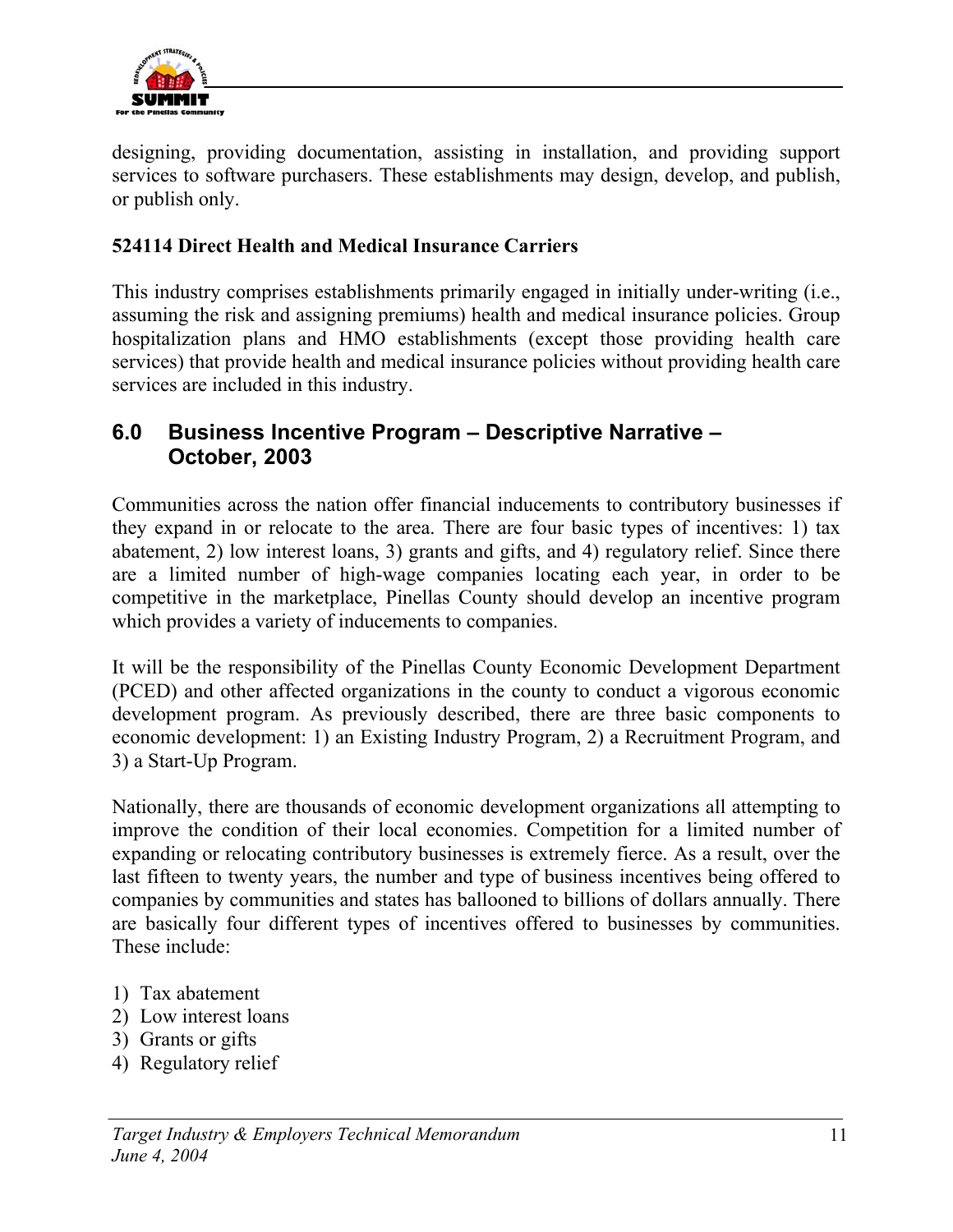

From these four core incentives, a plethora of incentive packages are offered by communities. In April 2001, POLICOM Corporation conducted a nationwide *Business Incentives Survey*, which identified what was being offered on a local basis as an inducement for primary businesses to expand in or locate to an area. More than ten percent of the counties in the United States participated in the survey.<sup>5</sup>

The results of the survey showed that virtually every county offered some type of incentive. The most frequent incentive was the abatement of locally levied real property taxes and the issuance of Industrial Development Revenue Bonds. However, the most important incentives offered, those which had the greatest impact, were discounting the price of land for a community-owned industrial park and paying for worker training.

The *Target Industry Study* has identified the business sectors which, if they expand in or locate to the area, will achieve the goal. The list includes rapidly growing hightechnology, high-paying businesses. They are the most desirable and most coveted business types across the United States. As a result, they are routinely offered incentives by various communities.

In order to compete for these companies, Pinellas County should give serious consideration to developing an array of incentive packages, which if needed, can be offered to targeted businesses. This is not to say the county will automatically award incentives to every company. Specific criteria need to be developed which measure the impact a company has upon a community, helping to determine what, if any, incentives will be offered.

## **7.0 Business Incentives Qualification System – February 2004**

To determine if a company should receive an incentive to expand in or relocate to Pinellas County, a system has been developed which identifies what types of incentives will be offered, and when they will be given. Recommendations have been made for the creation of a "pallet" or variety of incentives, ranging from property tax reimbursement to low interest loans to worker training programs to regulatory relief. Additionally, mathematical formulas have been created which determine if a company qualifies for any or all of the incentives. The formulas are based upon criteria such as the wage level to be paid, the degree to which the company is contributory in nature, and the concentration of workers in a facility.

 $\overline{a}$ 

<sup>&</sup>lt;sup>5</sup> The entire text of the *Business Incentive Survey* can be found at www.policom.com, under "Economic Development" in the home page topic list.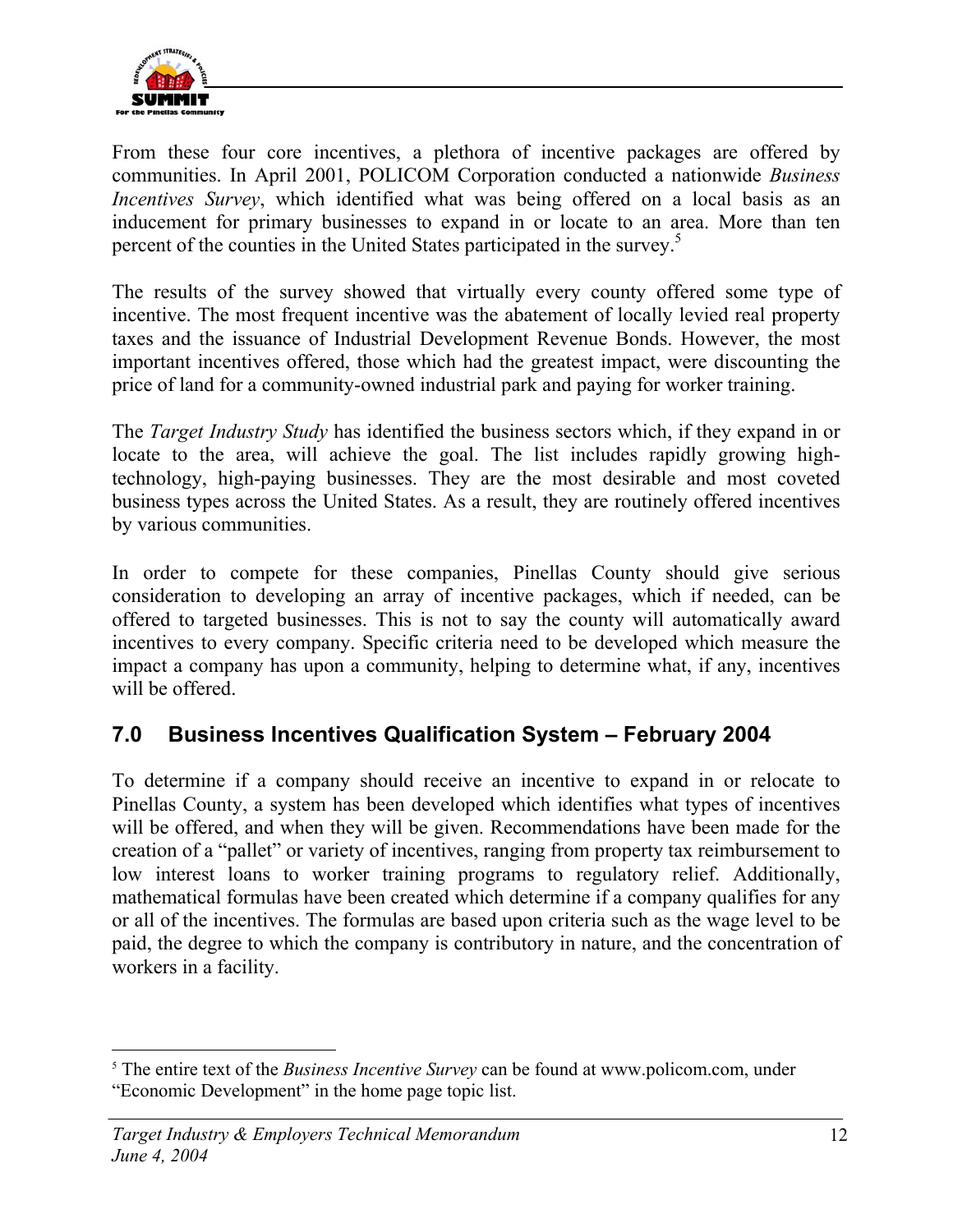

The amount and type of incentives offered to a company should be based upon the amount of economic impact the company would have upon the community. However, many times the decision-making process, including what to offer and how much, is not orderly and can be confusing not only to the company but also to the community at large, which ultimately pays for the incentive.

From information provided by the participants in the *Economic Development - Planning and Policies Workshop* held December 4, 2003, it has been determined that there is significant public support for incentive programs for qualified companies, providing they meet certain wage and investment criteria. Additionally, the community supports a wide range of different types of incentives, so that the area can offer the flexibility needed to attract diverse companies.

As a result of the information provided by the public, POLICOM Corporation has created mathematical formulas which will assist the County Commission, the PCED, and other local governments in determining, during negotiations with a company, which incentives will be offered as an inducement.

The process gives the most incentives to companies which:

- Are the most contributory in nature
- Pay the highest wages
- Have the largest number of workers per square foot of building and per acre of land
- Provide bonus incentives for the redevelopment of an existing building

The last two of the above criteria are driven by the growing shortage of available greenfield industrial land and the need for the area to redevelop existing industrial/business facilities.

The following principles should also be followed by the incentives program:

- The business is determined to be creditworthy.
- "Claw back" procedures will be in place to protect the county against nonperformance by the company.
- Incentives will be offered to existing companies on equal footing with new companies.
- Incentives will run with the company, not be tied to a geographic location.

A mathematical Incentives Matrix (Excel spreadsheet) has been created which assists in determining what incentives should be offered. The formulas included in the matrix have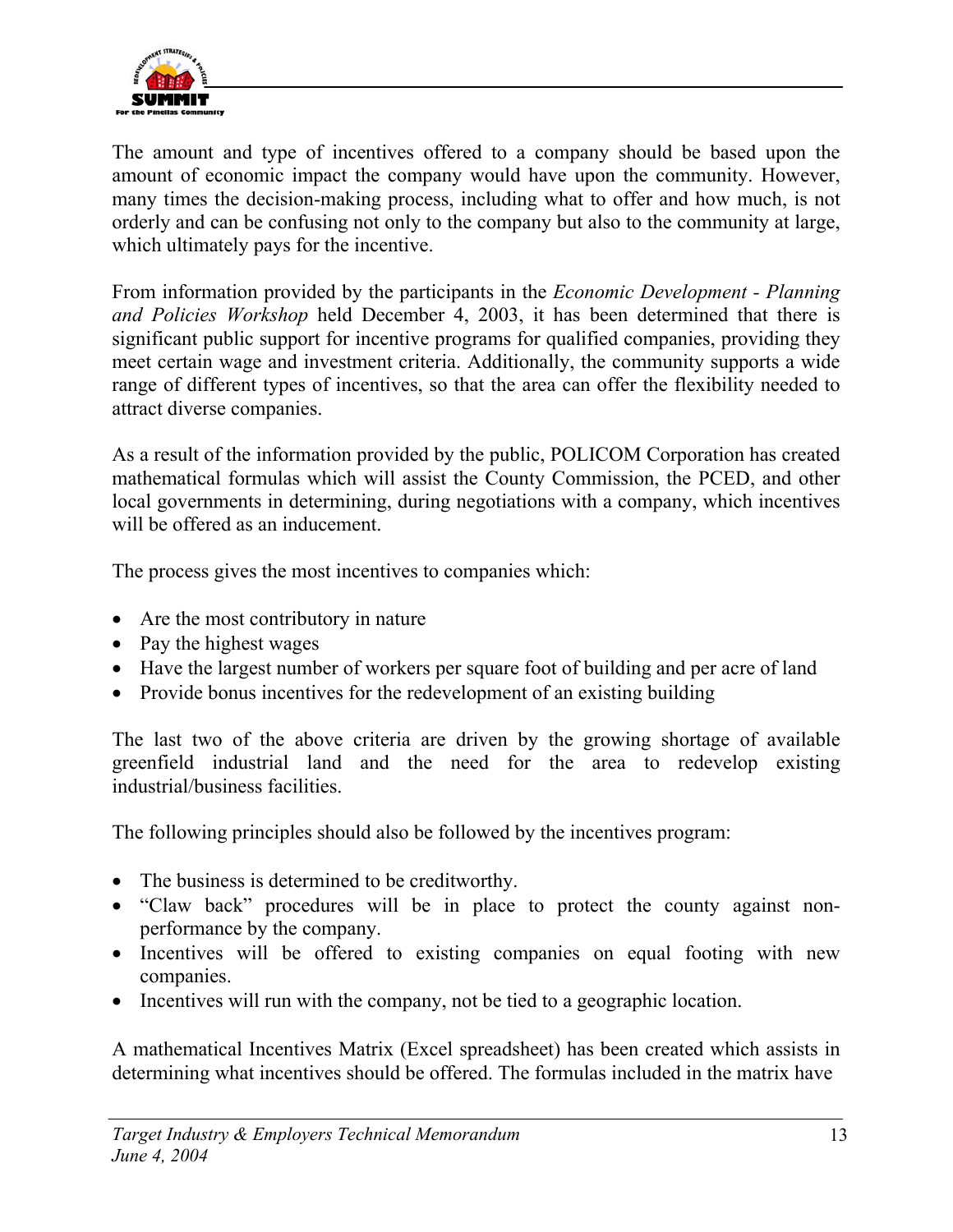

been tested by POLICOM Corporation and PCED. Actual and hypothetical projects were used to determine if the formulas were realistic and provided the desired results.

There are two important features of the Incentives Matrix:

- A methodology has been created to determine if a company is eligible for the incentives.
- An inventory of the various incentives offered by the community has been created.

The final mathematical formulas will be refined by the PCED and presented to the County Commission for conceptual approval.

## **8.0 Economic Development Performance Evaluation – March, 2004**

As discussed above, in November 2003, POLICOM Corporation created the *Economic Development Goal Setting Study (Revised) for Pinellas County, Florida*. This study discussed the existing condition of the economy, projected the condition to the year 2023, and established economic goals for the size and the quality of the economy to be attained by the year 2023.

In order for the economy to improve in quality and grow in size, annual milestones for the number of new contributory/primary jobs and their ancillary wages were created. To measure the progress toward reaching the milestones, a Primary Job/Wage Matrix was created.

The matrix identifies the number of primary or contributory jobs and their respective wage in Pinellas County by industrial sector, using 2002 as the baseline year. Each year hereafter, when annualized data is released (usually in September of the following year) the new data will be applied to the same matrix to determine the actual gain or loss of primary jobs from the previous year. The total is then compared to the annual milestones contained in the *Goal Setting Study*.

The Pinellas County Economic Development Department (PCED) is the organization which implements and coordinates economic development programs for Pinellas County. Its principal mission is to improve the standard of living for the people in the area by increasing the size and improving the quality of the local economy. Through its direct programs and the activities of other organizations in the area, it attempts to increase the number of primary industry jobs in the community.

This is accomplished by encouraging existing primary employers to expand, recruiting new employers to the area, and helping new primary businesses start up. PCED works in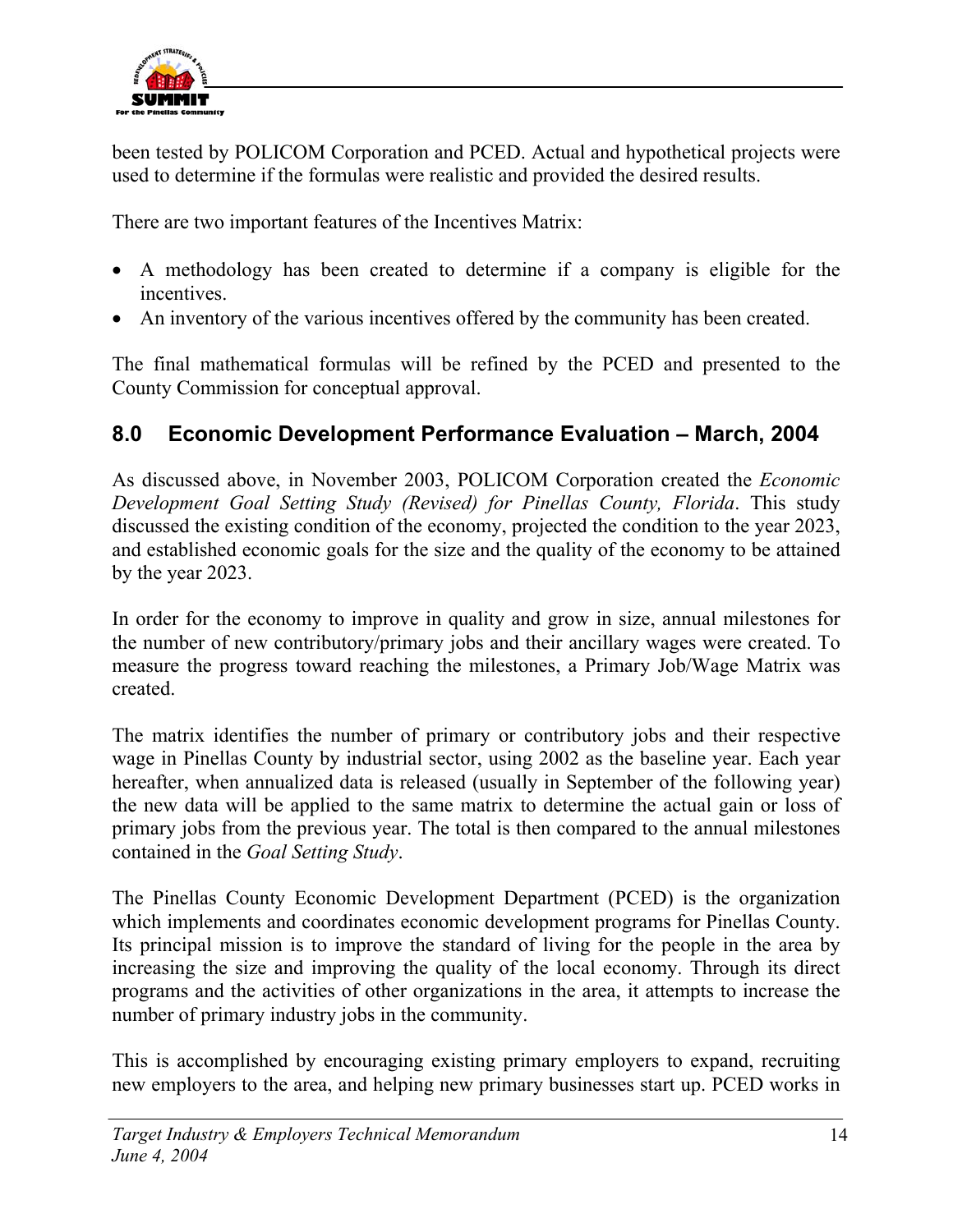

conjunction with the Tampa Bay Partnership and several municipal organizations in the county.

Since the annual milestones for the creation of new primary industry jobs were established in the *Goal Setting Study*, it is the desire of the community and the PCED to determine, on an annual basis, if the milestones are achieved by the community.

The *Economic Development Performance Evaluation - Baseline Data Summary* attempts to determine the net gain or loss of the number of primary industry jobs in the economy along with their ancillary wage levels. From this evaluation, it can be determined if the annual milestone was achieved for the preceding year.

The purpose of the report is to establish a baseline for the number of existing primary industry jobs in the economy. This is accomplished by creating mathematical formulas, or a "matrix," which separates or identifies primary industry jobs from the total number of jobs in the area using available labor data.

Since 2003 is the first milestone year in the *Goal Setting Study*, 2002 was chosen as the baseline year. This report determined the number of primary industry jobs existing in the economy during 2002 and established the matrix for ensuing years.

It should be understood at the outset the job generating results of future evaluations, whether positive or negative, are not claimed to be the direct result of PCED programs alone, but are the result of the overall condition of the national economy, state economy, and the combined efforts of the various economic and community development organizations and local government entities in Pinellas County.

The mathematical matrix used to create the baseline will be frozen in time, and applied to the data for each successive year, in order to determine the net gain or loss. It is important, for the veracity of the results, to use the same formulas and methodology each year in calculating the number of primary jobs in the economy.

Not only is Pinellas County interested is determining if the area achieved its annual milestones, but it additionally wants to measure its success with other economies. POLICOM has been asked to compare the growth rate in primary jobs and wages to three other areas. These include Wake County (Raleigh), NC, Travis County (Austin), TX, and Miami-Dade County, FL.

The following are the baselines for the number of primary jobs in each area: